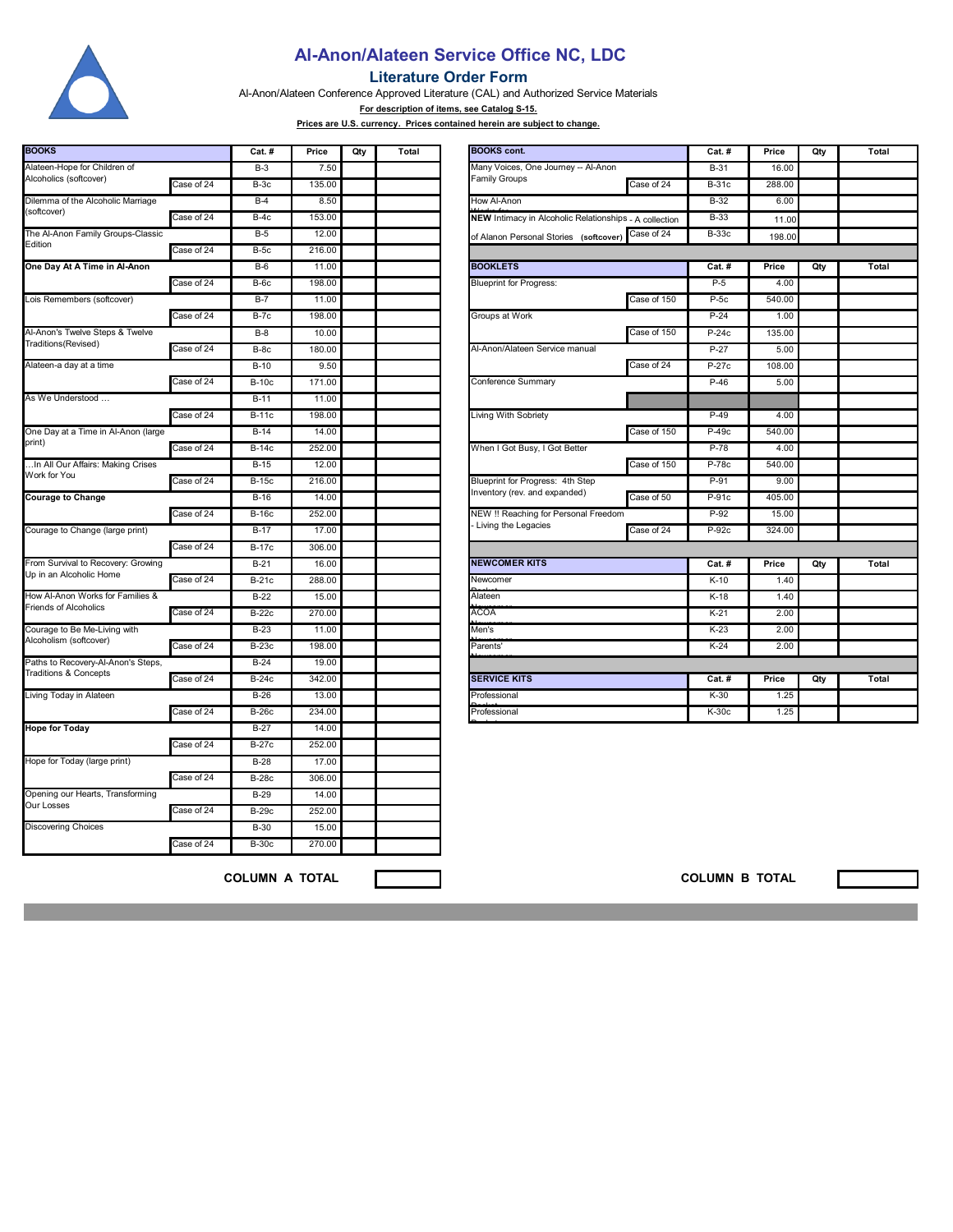| <b>PAMPHLETS</b>                                | Cat.#  | Price  | Qty | Total | <b>FOR ALATEEI</b>    |
|-------------------------------------------------|--------|--------|-----|-------|-----------------------|
| Al-Anon is for Men                              | $P-1$  | 0.30   |     |       | Twelve Steps a        |
| Al-Anon, You & the Alcoholic                    | $P-2$  | 0.35   |     |       | Youth and the         |
| Alcoholism, a Merry-Go-Round Named Denial       | $P-3$  | 0.75   |     |       | A Guide for Sp        |
| Alcoholism, the Family Disease                  | $P-4$  | 0.80   |     |       | <b>Facts About Al</b> |
| Alcoholism, the Family Disease (large print)    | $P-4L$ | 1.50   |     |       | Moving On! Fre        |
| Freedom from Despair                            | $P-6$  | 0.20   |     |       | 4th Step Inven        |
| A Guide for the Family of the Alcoholic         | $P-7$  | 0.35   |     |       |                       |
| How Can I Help My Children?                     | $P-9$  | 0.70   |     |       | <b>Alateen Talks</b>  |
| Purpose and Suggestions                         | $P-13$ | 0.25   |     |       | Acceptance            |
| So You love an Alcoholic                        | $P-14$ | 0.25   |     |       |                       |
| Three V iews of Al-Anon-Alcoholics Speak to the | $P-15$ | 0.30   |     |       | Serenity              |
| To the Parents of an Alcoholic                  | $P-16$ | 0.75   |     |       |                       |
| The 12 Steps & Traditions                       | $P-17$ | 0.75   |     |       | Slogans               |
| What Do You Do about the Alcoholic's Drinking?  | $P-19$ | 0.30   |     |       |                       |
| Sponsorship, What It's All About                | $P-31$ | 0.40   |     |       | Detachment            |
| This is Al-Anon                                 | $P-32$ | 0.40   |     |       |                       |
| Why Anonymity in Al-Anon?                       | $P-33$ | 0.35   |     |       | Do's & Don'ts,        |
| Why Conference Approved Lit.?                   | $P-35$ | 0.10   |     |       | Just for Today,       |
| Al-Anon Fact File                               | $P-36$ | 0.25   |     |       | Just for Today,       |
| The Al-Anon Focus                               | $P-45$ | 0.30   |     |       | Alateen Progra        |
| Al-Anon Sharings from Adult Children            | $P-47$ | 0.75   |     |       | Daily Checklist       |
| Understanding Ourselves & Alcoholism            | $P-48$ | 0.25   |     |       | Has Your Life I       |
| Al-Anon Spoken Here                             | $P-53$ | 0.35   |     |       | <b>Alateen Spons</b>  |
| The Concepts-Al-Anon's Best Kept Secret?        | P-57   | 1.00   |     |       | Alateen Table         |
| Al-Anon's Twelve Traditions Illustrated         | $P-60$ | 1.00   |     |       | Alateen Table         |
| Does She Drink Too Much?                        | $P-62$ | 0.30   |     |       | Alateen Table         |
| Anonymity                                       | $P-65$ | 0.30   |     |       |                       |
| Dear Mom & Dad                                  | P-67   | 0.30   |     |       |                       |
| What Happens After Treatment? English/Spanish   | $P-81$ | 0.15   |     |       | Al-Anon and A         |
| What Happens After Treatment? English/French    | P-81   | 0.15   |     |       | Al-Anon and A         |
| Living in a Shelter? English/Spanish            | $P-82$ | 0.15   |     |       | English DVD           |
| Living in a Shelter? English/French             | $P-82$ | 0.15   |     |       | Al-Anon and A         |
| Al-Anon's Cofounders                            | $P-87$ | 0.50   |     |       | Spanish subtitl       |
| Service Sponsorship: Working Smarter Not Harder | $P-88$ | 0.50   |     |       | Al-Anon and A         |
| Doubting Your Sanity? English/Spanish           | P-89   | 0.15   |     |       | French subtitle       |
| Doubting Your Sanity? English/French            | $P-89$ | 0.15   |     |       |                       |
| New Paths to Recovery Workbook                  | $P-93$ | 10.00  |     |       | Al-Anon and A         |
| New Paths to Recovery Workbook                  | P-93c  | 450.00 |     |       | Lois' Story           |

| <b>PAMPHLETS</b>                                | $Cat.$ # | Price | Qty | Total | <b>FOR ALATEEN</b>                            |            | $Cat.$ # | Price  | Qty | Total |
|-------------------------------------------------|----------|-------|-----|-------|-----------------------------------------------|------------|----------|--------|-----|-------|
| Al-Anon is for Men                              | $P-1$    | 0.30  |     |       | Twelve Steps and Twelve Traditions for        |            | $P-18$   | 0.75   |     |       |
| Al-Anon, You & the Alcoholic                    | $P-2$    | 0.35  |     |       | Youth and the Alcoholic Parent                |            | $P-21$   | 0.40   |     |       |
| Alcoholism, a Merry-Go-Round Named Denial       | $P-3$    | 0.75  |     |       | A Guide for Sponsors of Alateen               |            | $P-29$   | 0.10   |     |       |
| Alcoholism, the Family Disease                  | $P-4$    | 0.80  |     |       | Facts About Alateen                           |            | $P-41$   | 0.25   |     |       |
| Alcoholism, the Family Disease (large print)    | $P-4L$   | 1.50  |     |       | Moving On! From Alateen to Al-Anon            |            | $P-59$   | 0.50   |     |       |
| Freedom from Despair                            | $P-6$    | 0.20  |     |       | 4th Step Inventory Workbook                   |            | $P-64$   | 5.00   |     |       |
| A Guide for the Family of the Alcoholic         | $P-7$    | 0.35  |     |       |                                               | Case of 24 | P-64c    | 675.00 |     |       |
| How Can I Help My Children?                     | $P-9$    | 0.70  |     |       | <b>Alateen Talks</b>                          |            |          |        |     |       |
| Purpose and Suggestions                         | $P-13$   | 0.25  |     |       | Acceptance                                    |            | P-68     | 2.00   |     |       |
| So You love an Alcoholic                        | $P-14$   | 0.25  |     |       |                                               | Case of 24 | $P-68c$  | 270.00 |     |       |
| Three V iews of Al-Anon-Alcoholics Speak to the | $P-15$   | 0.30  |     |       | Serenity                                      |            | $P-69$   | 2.00   |     |       |
| To the Parents of an Alcoholic                  | $P-16$   | 0.75  |     |       |                                               | Case of 24 | P-69c    | 270.00 |     |       |
| The 12 Steps & Traditions                       | $P-17$   | 0.75  |     |       | Slogans                                       |            | $P-70$   | 2.00   |     |       |
| What Do You Do about the Alcoholic's Drinking?  | $P-19$   | 0.30  |     |       |                                               | Case of 24 | P-70c    | 270.00 |     |       |
| Sponsorship, What It's All About                | P-31     | 0.40  |     |       | Detachment                                    |            | P-73     | 2.00   |     |       |
| This is Al-Anon                                 | $P-32$   | 0.40  |     |       |                                               | Case of 24 | P-73c    | 270.00 |     |       |
| Why Anonymity in Al-Anon?                       | P-33     | 0.35  |     |       | Do's & Don'ts, Alateen                        |            | M-9      | 0.05   |     |       |
| Why Conference Approved Lit.?                   | $P-35$   | 0.10  |     |       | Just for Today, Alateen Wallet Card           |            | $M-11$   | 0.10   |     |       |
| Al-Anon Fact File                               | P-36     | 0.25  |     |       | Just for Today, Alateen Bookmark              |            | $M-13$   | 0.10   |     |       |
| The Al-Anon Focus                               | $P-45$   | 0.30  |     |       | Alateen Program Card                          |            | $M-18$   | 0.05   |     |       |
| Al-Anon Sharings from Adult Children            | P-47     | 0.75  |     |       | Daily Checklist for Myself                    |            | $S-6$    | 0.20   |     |       |
| Understanding Ourselves & Alcoholism            | $P-48$   | 0.25  |     |       | Has Your Life Been Affected by Someone Else's |            | $S-20$   | 0.03   |     |       |
| Al-Anon Spoken Here                             | $P-53$   | 0.35  |     |       | Alateen Sponsorship - Is It For You?          |            | $S-27$   | 0.10   |     |       |
| The Concepts-Al-Anon's Best Kept Secret?        | P-57     | 1.00  |     |       | Alateen Table Card                            |            |          | 6.75   |     |       |
| Al-Anon's Twelve Traditions Illustrated         | $P-60$   | 1.00  |     |       | Alateen Table Card                            |            | $K-7$    | 10.25  |     |       |
| Does She Drink Too Much?                        | P-62     | 0.30  |     |       | Alateen Table Card                            |            |          | 0.15   |     |       |
| Anonymity                                       | P-65     | 0.30  |     |       |                                               |            |          |        |     |       |

| P-81   | 0.15   | <b>Al-Anon and Alateen DVD:</b>                                        |          | $Cat.$ #  | Price | Qty | Total |
|--------|--------|------------------------------------------------------------------------|----------|-----------|-------|-----|-------|
| P-81   | 0.15   | Al-Anon and Alateen's Role in Family Recovery                          |          | AV-31dvd  | 5.00  |     |       |
| P-82   | 0.15   | English DVD                                                            |          |           |       |     |       |
| P-82   | 0.15   | Al-Anon and Alateen's Role in Family Recovery<br>Spanish subtitles DVD |          | SAV-31dvd | 5.00  |     |       |
| P-87   | 0.50   |                                                                        |          |           |       |     |       |
| $P-88$ | 0.50   | Al-Anon and Alateen's Role in Family Recovery                          |          | FAV-31dvd | 5.00  |     |       |
| P-89   | 0.15   | French subtitles DVD                                                   |          |           |       |     |       |
| P-89   | 0.15   |                                                                        |          |           |       |     |       |
| P-93   | 10.00  | <b>Al-Anon and Alateen DVD:</b>                                        |          | $Cat.$ #  | Price | Qty | Total |
| P-93c  | 450.00 | Lois' Story                                                            | 1/2" VHS | $AV-1$    | 25.00 |     |       |
|        |        | Lois W. & the Pioneers*                                                | 1/2" VHS | AV-24     | 25.00 |     |       |

\*When ordering please provide the dates you will need the video for.

**COLUMN C TOTAL COLUMN D TOTAL**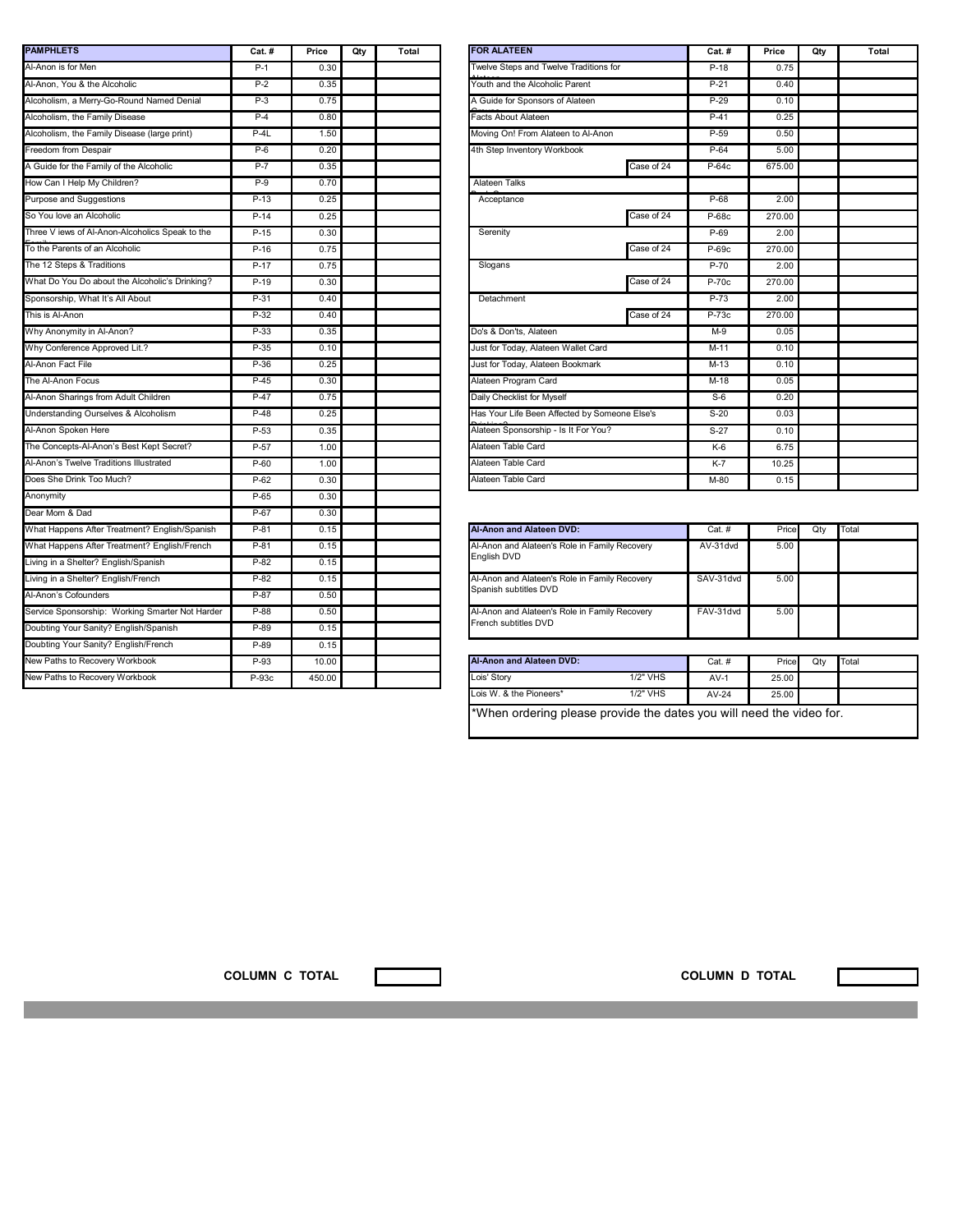| <b>MISCELLANEOUS</b>                        | Cat. #  | Price | Qty | Total | <b>COMPLIMENTARY MATERIALS</b><br>Qty<br>No Charge<br><b>Cat. #</b>             |
|---------------------------------------------|---------|-------|-----|-------|---------------------------------------------------------------------------------|
| Are You Concerned About Someone's Drinking? | $M-1$   | 0.03  |     |       | Outreach BookmarkOutreach BookmarkOutreach Bookmark<br>M-76                     |
| Al-Anon Basic Program Wallet Card           | $M - 7$ | 0.10  |     |       | Birthday Envelopes English/French/Spanish<br>$E-1$                              |
| 'Let It Begin" Declaration Card             | $M-8$   | 0.10  |     |       | Memorial EnvelopeMemorial EnvelopeMemorial Envelope<br>$E-4$                    |
| Just for Today Wallet Card                  | $M-10$  | 0.10  |     |       |                                                                                 |
| Just for Today Bookmark                     | $M-12$  | 0.10  |     |       | <b>ORDER FORMS &amp; CATALOGS</b><br><b>No Charge</b><br>Qty<br><b>Cat. #</b>   |
| Logos, Al-Anon (blue) - 100                 | $M-14$  | 2.25  |     |       | Directory for Members with Special Needs<br>$S-14$                              |
| Logos, Alateen (red) - 100                  | $M-15$  | 2.25  |     |       | Catalog Al-Anon/Alateen CALCatalog Al-Anon/Alateen CAL<br>$S-15$                |
| <b>Serenity Prayer Card</b>                 | M-26    | 0.10  |     |       | Conference Approved Literature (CAL)<br>$S-16$                                  |
| Al-Anon/Alateen Is & Is Not Bookmark        | $M-44$  | 0.10  |     |       | <b>French Translations</b><br><b>FS-16</b>                                      |
| Al-Anon Legacy Posters (4)                  | M-75    | 20.00 |     |       | <b>Spanish Translations</b><br>SS-16                                            |
| Outreach Bookmark                           | M-76    | 0.00  |     |       | Lois' Story/Lois W. & the Pioneers Lois' Story/Lois W. & the Pioneers<br>$S-35$ |
| Professional Referral Pad                   | M-77    | 0.75  |     |       | (Video rental order form)                                                       |
| Sponsorship Bookmark                        | M-78    | 0.10  |     |       |                                                                                 |

| <b>SUPPLEMENTARY MATERIALS</b>                      | Cat.#         | Price | Qty | Total | <b>AVAILABLE VIA WSO WEE</b> |
|-----------------------------------------------------|---------------|-------|-----|-------|------------------------------|
| Information for the Newcomer                        | $S-4$         | 0.20  |     |       | The Best of Public Outreach  |
| Table Anonymity Card                                | $S-9$         | 0.35  |     |       | Guidelines (all)             |
| Troubled By Someone's Drinking?                     | $S-17$        | 0.03  |     |       | <b>SUPPLEMENTARY MATER</b>   |
| Detachment                                          | $S-19$        | 0.03  |     |       | AA's Resolution of Gratitude |
| Seventh Tradition                                   | $S-21$        | 0.25  |     |       | Remember Al-Anon in Your     |
| Getting in Touch with Al-Anon/Alateen Directory of  | $S-23$        | 0.25  |     |       | Fact Sheet for Al-Anon Elect |
| Did You Grow Up With a Problem Drinker? (20         | $S-25$        | 0.03  |     |       | Help for Employee's Trouble  |
| Links of ServiceLinks of ServiceLinks of Service    | $S-28$        | 0.15  |     |       | FAQ for Al-Anon Web Sites    |
| Fact Sheet for Professionals English/Spanish        | <b>S-37ES</b> | 0.15  |     |       | <b>SERVICE AIDS</b>          |
| Fact Sheet for Professionals English/French         | <b>S-37EF</b> | 0.15  |     |       | <b>Archives</b>              |
| Attracting and Cooperating                          | $S-40$        | 0.10  |     |       | Al-Anon: Then and Now (a     |
| Joy of Service                                      | $S-57$        | 0.10  |     |       | A Guide for Families of Al-A |
| Information for Educators: Alateen Meetings in      | $S-64$        | 0.05  |     |       | Area Request for WSO Res     |
| Alcoholics, Their Families, and the Judicial System | $S-65$        | 0.10  |     |       | <b>Forum Magazine</b>        |
| Al-Anon's Path to Recovery - Al-Anon is for Native  | S-67          | 0.05  |     |       | Forum Writing Guidelines     |
| Al-Anon is for All People of Color                  | $S-68$        | 0.05  |     |       | Tips for GRs as Forum Repr   |
| Al-Anon Welcomes Adult Children of Alcoholics       | $S-69$        | 0.05  |     |       | Forum Humor Sharing Shee     |
| <b>Conflict Resolution Wallet Card</b>              | $S-71$        | 1.00  |     |       | <b>Group Records</b>         |
| Using the Traditions in Conflict Resolution         | $S-72$        | 4.00  |     |       | Al-Anon Registration/Informa |
| Parents of Alcoholics                               | $R-18$        | 1.00  |     |       |                              |

| Price                 | Qty | Total | <b>COMPLIMENTARY MATERIALS</b><br><b>No Charge</b>  | $Cat.$ # | Qty |
|-----------------------|-----|-------|-----------------------------------------------------|----------|-----|
| $0.03$ .              |     |       | Outreach BookmarkOutreach BookmarkOutreach Bookmark | M-76     |     |
| 0.10                  |     |       | Birthday Envelopes English/French/Spanish           | Е-       |     |
| $0.10$ $\blacksquare$ |     |       | Memorial EnvelopeMemorial EnvelopeMemorial Envelope | $E-4$    |     |

| M-12   | 0.10  |  | <b>ORDER FORMS &amp; CATALOGS</b><br>No Charge                        | <b>Cat. #</b> | Qty |
|--------|-------|--|-----------------------------------------------------------------------|---------------|-----|
| $M-14$ | 2.25  |  | Directory for Members with Special Needs                              | $S-14$        |     |
| $M-15$ | 2.25  |  | Catalog Al-Anon/Alateen CALCatalog Al-Anon/Alateen CAL                | $S-15$        |     |
| $M-26$ | 0.10  |  | Conference Approved Literature (CAL)                                  | $S-16$        |     |
| M-44   | 0.10  |  | <b>French Translations</b>                                            | <b>FS-16</b>  |     |
| M-75   | 20.00 |  | Spanish Translations                                                  | SS-16         |     |
| M-76   | 0.00  |  | Lois' Story/Lois W. & the Pioneers Lois' Story/Lois W. & the Pioneers | $S-35$        |     |
| $M-77$ | 0.75  |  | (Video rental order form)                                             |               |     |

| Price | Qty | Total | AVAILABLE VIA WSO WEBSITE; MATERIAL FOR DOWNLOAD           | <b>Cat. #</b>    | Qty |
|-------|-----|-------|------------------------------------------------------------|------------------|-----|
| 0.20  |     |       | The Best of Public Outreach                                |                  |     |
| 0.35  |     |       | Guidelines (all)                                           | $G - 1 - G - 41$ |     |
| 0.03  |     |       | <b>SUPPLEMENTARY MATERIALS</b>                             | Cat. #           | Qty |
| 0.03  |     |       | AA's Resolution of GratitudeAA's Resolution of Gratitude   | $S-10$           |     |
| 0.25  |     |       | Remember Al-Anon in Your WillRemember Al-Anon in Your Will | $S-38$           |     |
| 0.25  |     |       | Fact Sheet for Al-Anon Electronic Meetings                 | $S-60$           |     |
| 0.03  |     |       | Help for Employee's Troubled by Someone's Drinking         | $S-63$           |     |
| 0.15  |     |       | FAQ for Al-Anon Web Sites FAQ for Al-Anon Web Sites        | $S-66$           |     |
| 0.15  |     |       | <b>SERVICE AIDS</b>                                        | <b>Cat. #</b>    | Qty |
| 0.15  |     |       | <b>Archives</b>                                            |                  |     |
| 0.10  |     |       | Al-Anon: Then and Now (a brief history)                    | $AR-2$           |     |
| 0.10  |     |       | A Guide for Families of Al-Anon Members                    | AR-8             |     |
| 0.05  |     |       | Area Request for WSO Research                              | AR-9             |     |
| 0.10  |     |       | <b>Forum Magazine</b>                                      |                  |     |
| 0.05  |     |       | Forum Writing Guidelines                                   | $F-1$            |     |
| 0.05  |     |       | Tips for GRs as Forum Representatives                      | $F-2$            |     |
| 0.05  |     |       | Forum Humor Sharing Sheet                                  | $F-4$            |     |
| 1.00  |     |       | <b>Group Records</b>                                       |                  |     |
| 4.00  |     |       | Al-Anon Registration/Information Form                      | <b>GR-1</b>      |     |
|       |     |       |                                                            |                  |     |

## AL-ANON/ALATEEN ELECTONIC LITERATURE

The following Conference Approved Literature is available for purchase through your electronic media provider. See the "AV/AUDIO" or "Electronic Literature" categories at al-anon.org/onlinestore for details.

Alateen - Hope for Children of Alcoholics e-book (e-B3)

One Day at a Time in Al-Anon audiobook (eA-6)

Courage to Change e-book (eB-16)

Courage to Change audiobook (eA-16)

How Al-Anon Works audiobook (eA-22)

How Al-Anon Works e-book (eB-22)

Having Had A Spiritual Awakening ebook (eB-25)

The Forum Magazine

**COLUMN E TOTAL COLUMN F TOTAL** NO CHARGE

Please call your order in to:

 $\Box$  VISA  $\qquad \Box$  MASTERCARD  $\Box$  DISCOVER